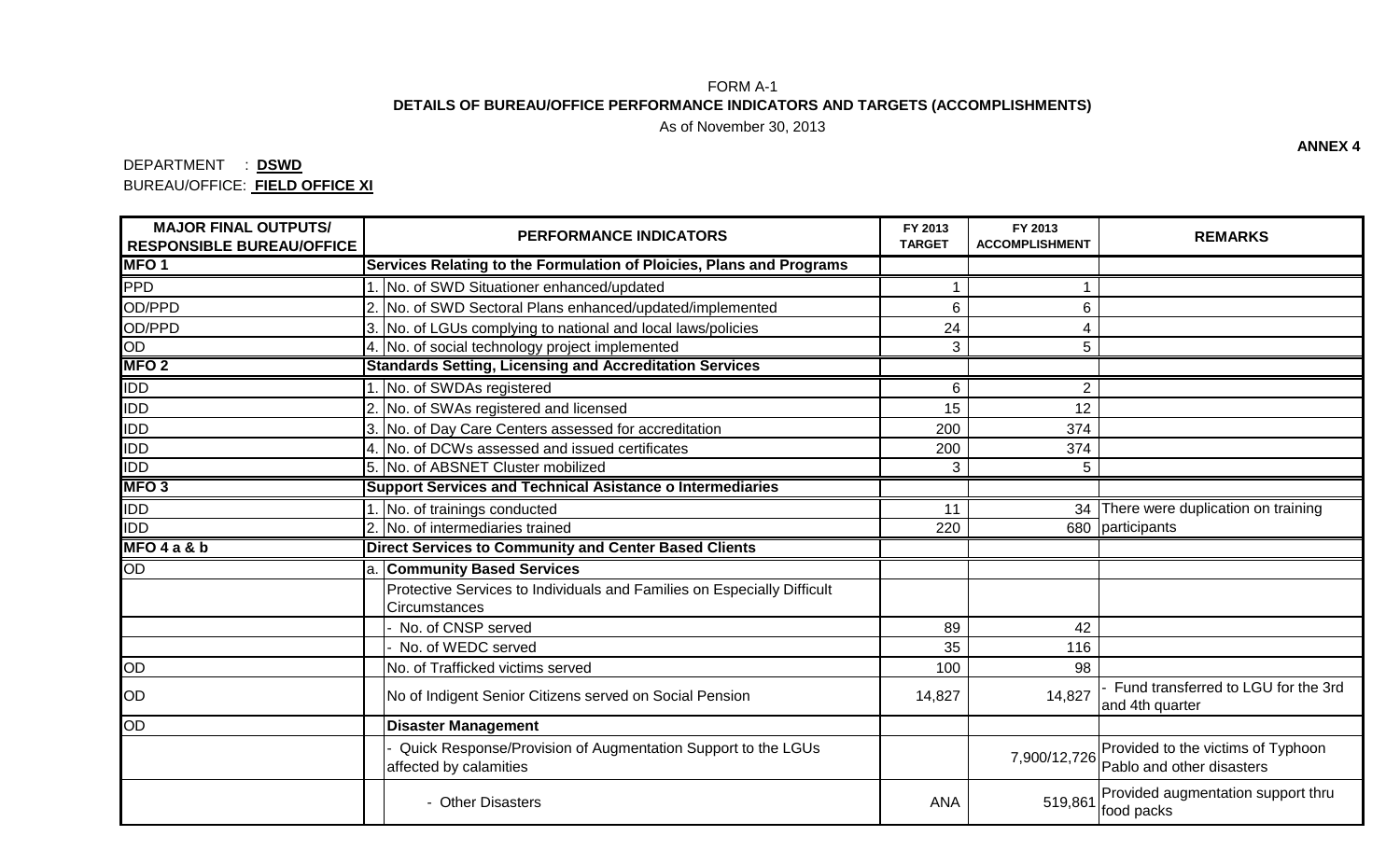| <b>MAJOR FINAL OUTPUTS/</b><br><b>RESPONSIBLE BUREAU/OFFICE</b> | <b>PERFORMANCE INDICATORS</b>                                                                                                                                                | FY 2013<br><b>TARGET</b> | FY 2013<br><b>ACCOMPLISHMENT</b> | <b>REMARKS</b> |
|-----------------------------------------------------------------|------------------------------------------------------------------------------------------------------------------------------------------------------------------------------|--------------------------|----------------------------------|----------------|
|                                                                 | - Typhoon Pablo (Food Packs, Other Food Items and Non Food<br>Items, Educational Assistance, Livelihood, Cash for Training ESA and<br>Modified Permanent Shelter Assistance) | 233,354                  | 233,354/<br>P2,328,730,697.68    |                |
| <b>OD</b>                                                       | <b>Sustainable Livelihood Program Level 1</b>                                                                                                                                |                          |                                  |                |
|                                                                 | SEA Kaunlaran Program Level 1 (Associations/Beneficiaries)                                                                                                                   | 456/9,120                | 90/1,927                         |                |
| OD                                                              | <b>Center-Based Services</b>                                                                                                                                                 |                          |                                  |                |
|                                                                 | No. of beneficiaries served at the facilities                                                                                                                                |                          |                                  |                |
|                                                                 | - GHG                                                                                                                                                                        | 80                       | 196                              |                |
|                                                                 | - GHW                                                                                                                                                                        | 80                       | 90                               |                |
|                                                                 | - HA                                                                                                                                                                         | 80                       | 83                               |                |
|                                                                 | - RSCC                                                                                                                                                                       | 80                       | 84                               |                |
|                                                                 | - RRCY                                                                                                                                                                       | 149                      | 221                              |                |
| <b>OD</b>                                                       | No. of clients served at Crisis Intervention Unit (CIU)                                                                                                                      | 1,215                    | 2,624                            |                |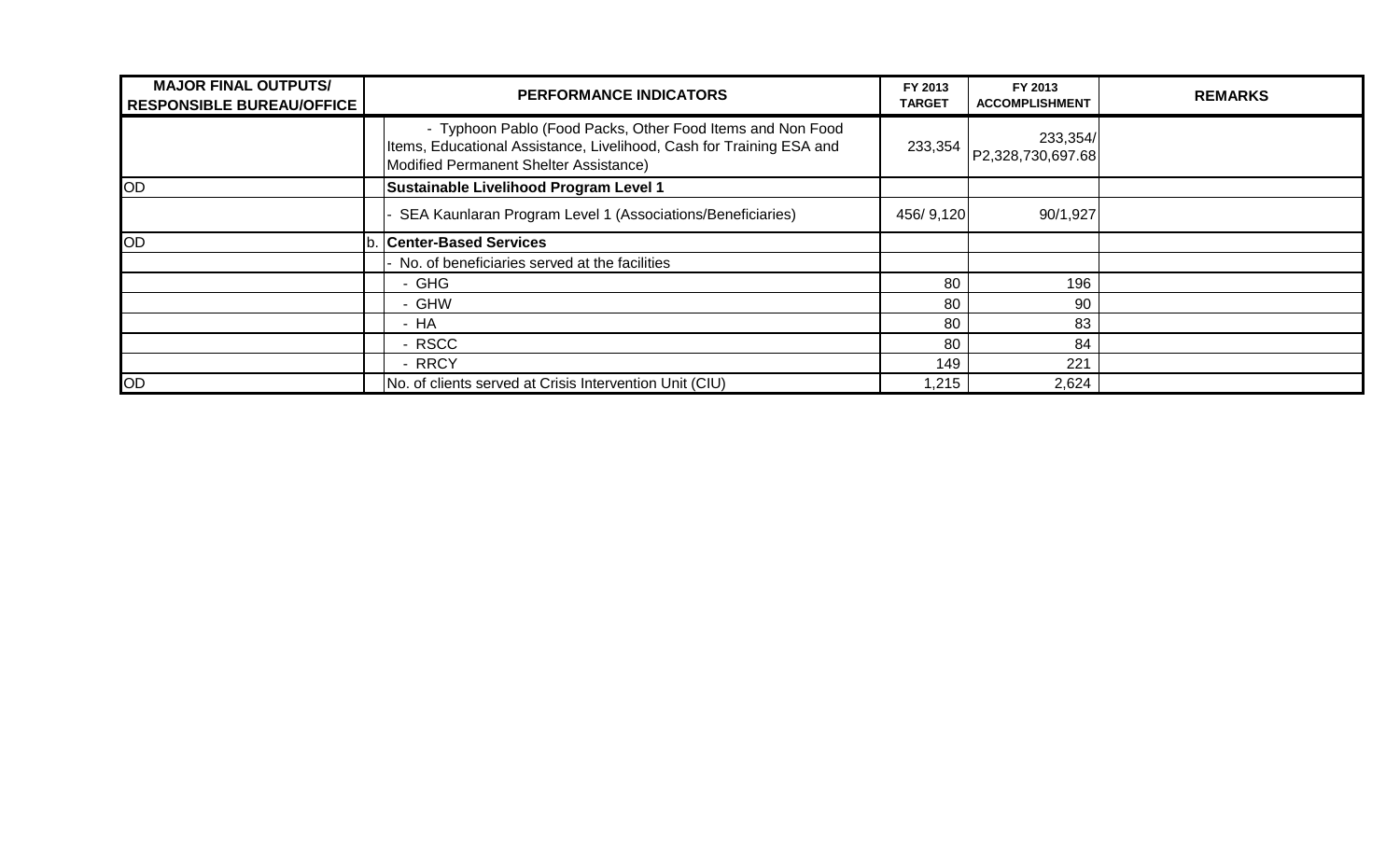| <b>MAJOR FINAL OUTPUTS/</b><br><b>RESPONSIBLE BUREAU/OFFICE</b> |                         | PERFORMANCE INDICATORS                                  | FY 2013<br><b>TARGET</b>                                              | FY 2013<br><b>ACCOMPLISHMENT</b>                                                                              | <b>REMARKS</b>                                                                                                                                                                         |
|-----------------------------------------------------------------|-------------------------|---------------------------------------------------------|-----------------------------------------------------------------------|---------------------------------------------------------------------------------------------------------------|----------------------------------------------------------------------------------------------------------------------------------------------------------------------------------------|
| <b>MFO 4c</b>                                                   |                         | <b>Foreign and Locally Funded Projects</b>              |                                                                       |                                                                                                               |                                                                                                                                                                                        |
| OD                                                              |                         | Pantawid Pamilyang Pilipino Program                     | 191,053                                                               | 194, 149                                                                                                      | <b>Households Served</b>                                                                                                                                                               |
|                                                                 |                         | Modified Conditional Cash Transfer (MCCT)               | 5,200                                                                 | 4,813                                                                                                         |                                                                                                                                                                                        |
|                                                                 |                         | <b>Extended Age Coverage</b>                            |                                                                       | 928                                                                                                           | No. of students availed/provided                                                                                                                                                       |
|                                                                 |                         | Scholarship Grant                                       |                                                                       | 626                                                                                                           |                                                                                                                                                                                        |
| OD                                                              |                         | <b>Supplementary Feeding Program</b>                    | 84,944                                                                |                                                                                                               | Hotmeals provided to Children in Day<br>85,445 Care Centers and Malnourished Pupils<br>in Public Schools                                                                               |
| <b>PPD</b>                                                      |                         | National Household Targetting System/Listahan           | Data sharing/<br>consultations<br>and advocacy                        | Conducted/<br>orientations/<br>consultations/<br>advocacy and data<br>sharing to LGUs and<br>partner agencies | Second phase of assessment shall be<br>conducted by CY 2014 per NHTO's<br>advice                                                                                                       |
| MFO <sub>5</sub>                                                |                         | <b>Strategic Support</b>                                |                                                                       |                                                                                                               |                                                                                                                                                                                        |
| <b>GASSD</b>                                                    |                         | <b>Internal Capacity Building Activities</b>            |                                                                       |                                                                                                               |                                                                                                                                                                                        |
|                                                                 |                         | No. of internal staff attended trainings/workshop       | 891                                                                   | 845                                                                                                           |                                                                                                                                                                                        |
|                                                                 |                         | No. of internal staff attended fora/symposia conducted  | 40                                                                    | 40                                                                                                            |                                                                                                                                                                                        |
| <b>GASSD/PPD</b>                                                |                         | <b>Organizational Capability Building Mechanism</b>     |                                                                       |                                                                                                               |                                                                                                                                                                                        |
|                                                                 |                         | No. of meetings conducted-MANCOM/RDMC/General Assembly  | 12/6/2                                                                | 12/5/1                                                                                                        |                                                                                                                                                                                        |
| <b>GASSD</b>                                                    |                         | <b>Integrity Development Program</b>                    |                                                                       |                                                                                                               |                                                                                                                                                                                        |
|                                                                 |                         | Programs/Projects Implemented Validated/Monitored       | All Special<br>Projects and<br><b>Disaster</b><br>Related<br>Projects | All Special<br>Projects and<br><b>Projects</b><br>Implemented                                                 | Disaster Related Validated and Monitored                                                                                                                                               |
| PPD                                                             |                         | <b>Management Information System</b>                    |                                                                       |                                                                                                               |                                                                                                                                                                                        |
|                                                                 |                         | Maintenance of LAN configuration                        |                                                                       |                                                                                                               |                                                                                                                                                                                        |
| <b>GASSD</b>                                                    | <b>General Services</b> |                                                         |                                                                       |                                                                                                               |                                                                                                                                                                                        |
|                                                                 |                         | Upkeep/repairs, office supplies, gas, etc.              | 1 FQ/<br>4<br>Centers                                                 |                                                                                                               | Conducted major/minor repair of the<br>1 FO/4 Centers functionalities of the facility; accounting<br>Well Maintained of office supplies well maintained and<br>maintenance of vehicles |
| <b>GASSD</b>                                                    |                         | Professional services/monitoring, office supplies, etc. |                                                                       |                                                                                                               |                                                                                                                                                                                        |